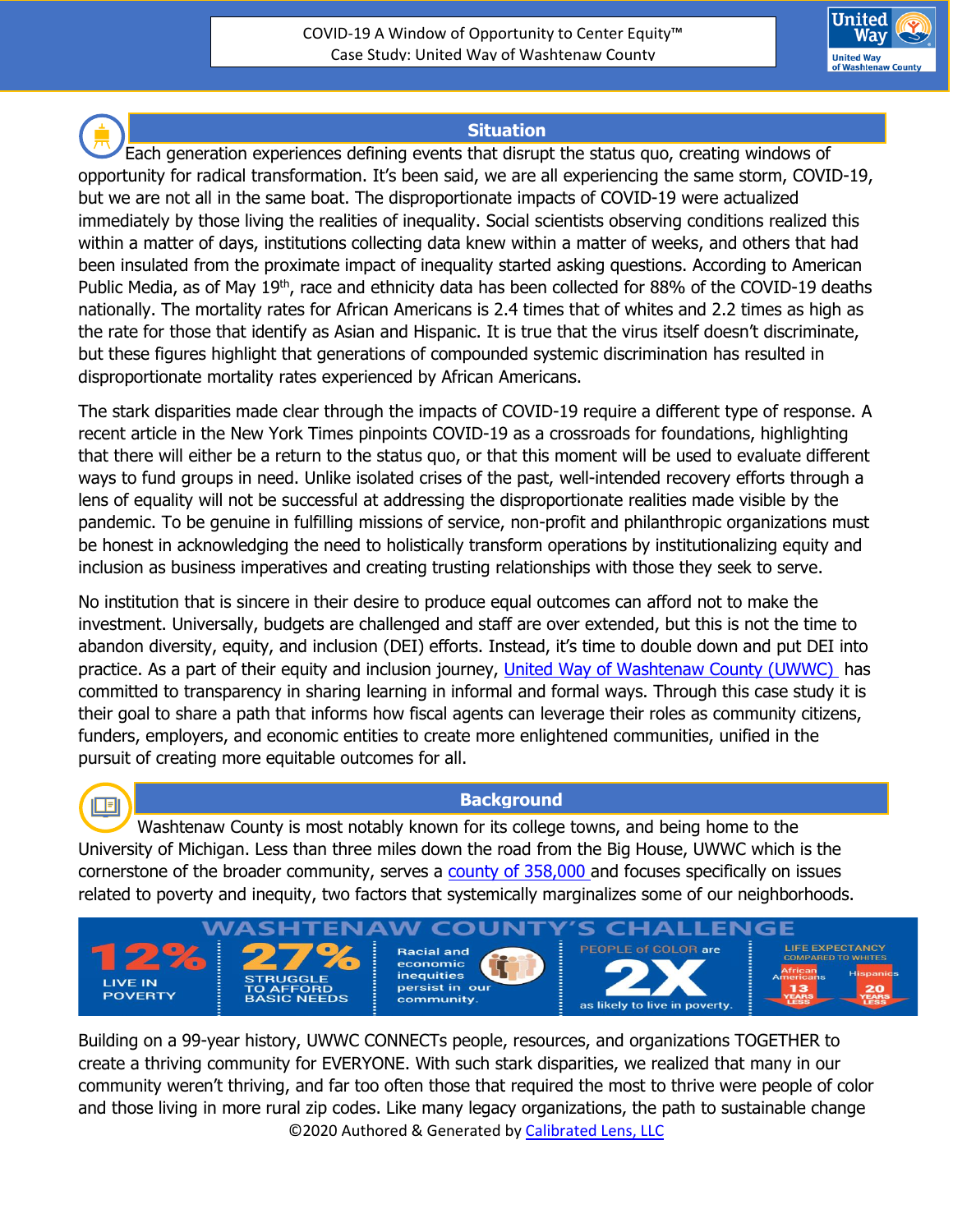takes time and starts at the top of an organization. And in our case, it started with the UWWC Board of Directors (BOD). In 2016, the BOD embraced the opportunity to lay the foundation for the organization to model diversity, equity, and inclusion, a key aspect of a Modern United Way. This commitment birthed a new strategic vision recognizing that the strength and vitality of an entire community is tied to just and equitable access to resources and opportunities. By explicitly living the values of Caring, Integrity, Volunteerism, Inclusiveness, Community, and Equity, UWWC has been successful at:

- **1. Engaging** in a learning journey to better understand the community and opportunities to be responsive to their needs.
- **2. Building** authentic relationships and partnerships to fund grass-root efforts, supporting those most proximate with lived experience.
- **3. Uniting** the community around racial equity to address local disparities.



Through our years of work **engaging, building,** and **uniting** we have found that the solutions to problems of disparities lay at the intersection of actualizing the power of equity and being inclusive in cocreating strategies to address community challenges with members of the community. Our consistent investments in scaling this philosophy has catalyzed unlikely partnerships, earning us respect as individual leaders. Additionally, through brand reputation the trust of a vastly diverse set of stakeholders. We found that due to historical traumas and in some instances fear, community members seek solutions in places where they can experience culturally proficient providers that understand both their needs and their lived experiences. To be successful, it is imperative that you have strong relationships across all segments of your community extending beyond the isolated programmatic services facilitated through traditionally funded partners. We catalog our COVID-19 response in centering equity and community with the caveat that this same approach would provide more impactful outcomes in any community crisis or disaster.



# **UWWC Centering Equity in COVID-19 Response**

When disaster hit, we did not have to engage in lengthy planning to get buy-in from stakeholders rationalizing why we needed to center equity in our COVID-19 response. At UWWC, we practice equity as a critical component of harm reduction all the time, so it was inherent during this time of crisis when blind spots could have been detrimental to those that were already struggling. We strive

©2020 Authored & Generated b[y Calibrated Lens, LLC](http://www.calibratedlens.com/)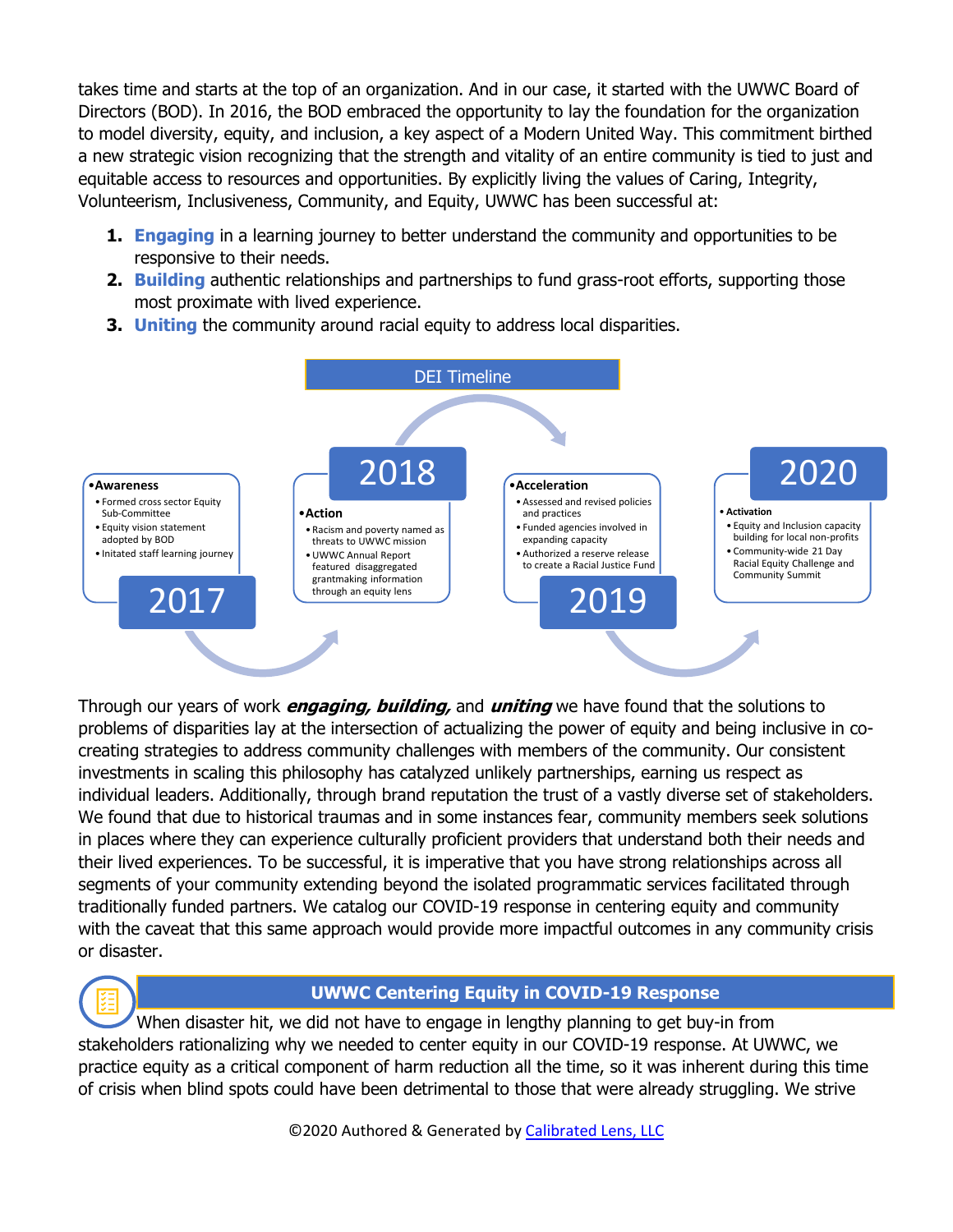to be seen as trusted partners and because of this we were able to quickly galvanize our community to maximize revenue to fuel impact for everyone in need, with hyper focus investment directed at communities most disproportionately impacted [\(Complete COVID-19 Community Relief Fund Overview\)](https://www.uwwashtenaw.org/sites/uwwashtenaw.org/files/COVID19%20Community%20Relief%20Fund%20Grants%20Overview-FINAL.pdf). In early April, the high prevalence of COVID-19 cases in Michigan made national headlines along with the disproportionate impact on African Americans in Detroit. Despite its smaller size, Washtenaw County is a microcosm of larger geographies with reflective COVID-19 data:

| <b>Racial or Ethnic Group</b>    | % of cases | % of hospitalized | % of deaths | % of county population |
|----------------------------------|------------|-------------------|-------------|------------------------|
| Am. Indian or Alaska Native      | $< 1\%$    | $O\%$             | $O\%$       | 0.4%                   |
| Asian                            | 4%         | 4%                | 1%          | 9.7%                   |
| <b>Black or African American</b> | 34%        | 41%               | 29%         | 12.3%                  |
| Native Hawaiian or Pac. Islander | $< 1\%$    | $< 1\%$           | 2%          | 0.1%                   |
| White                            | 56%        | 52%               | 68%         | 74.1%                  |
| <b>Unknown</b>                   | 6%         | 3%                | O%          |                        |
|                                  |            |                   |             |                        |
| Hispanic or Latino (all races)   | 2%         | 2%                | 2%          | 4.8%                   |

Lab-Confirmed COVID-19 Cases in Washtenaw County by Race (as of 5/27)

Source: Washtenaw County Health Department

In response to the data above, our earlier investment in institutionalizing equity had very specific outcomes as we centered the following guiding questions during our COVID-19 response:

| <b>Guiding Questions</b>                                                                                                                                                                                                       | Outcomes*                                                                                                                                                                                                                                                                                                                                                                                         | <b>Quotes from the community</b>                                                                                                                                                                                                                                                                                                                                                                                                                                                                                                                                                                                                                                                                                                                                  |
|--------------------------------------------------------------------------------------------------------------------------------------------------------------------------------------------------------------------------------|---------------------------------------------------------------------------------------------------------------------------------------------------------------------------------------------------------------------------------------------------------------------------------------------------------------------------------------------------------------------------------------------------|-------------------------------------------------------------------------------------------------------------------------------------------------------------------------------------------------------------------------------------------------------------------------------------------------------------------------------------------------------------------------------------------------------------------------------------------------------------------------------------------------------------------------------------------------------------------------------------------------------------------------------------------------------------------------------------------------------------------------------------------------------------------|
| As a <b>Community</b><br><b>Citizen</b> how are we<br>being supportive<br>partners in educating<br>and guiding our<br>community towards a<br>more equitable future<br>in response, recovery,<br>and revitalization<br>efforts? | As a Community Citizen we have<br>launched a COVID-19 Edition of the<br>Equity Challenge in May 2020 to make<br>the connection between the virus'<br>impact on Black and Brown<br>communities and systemic racism.                                                                                                                                                                                | "We appreciate the focus United Way has<br>demonstrated towards addressing the health<br>disparities. Their equity work has expanded<br>their partnerships to reach deeper into<br>community, working alongside people to build<br>solutions. They are working towards making<br>the zip code you live in does not determine<br>your health outcomes by seriously evaluating<br>their distribution of grantmaking resources and<br>community investment. As a health<br>department that is committed to community<br>engagement and health equity, organizational<br>partners like UWWC help us to address the<br>social determinants of health through cross-<br>sector collaboration." - Jimena Loveluck, Health<br>Officer, Washtenaw County Health Department |
| As a <i><b>Funder</b></i> how are<br>we being intentional<br>about allocating<br>resources to<br>communities with the<br>greatest needs and<br>trusting those most<br>proximate to facilitate<br>the process?                  | As a Funder UWWC is prioritizing<br>organizations providing services that<br>are addressing disproportionate<br>impacts of COVID-19 on people of<br>color, community groups who are not<br>$501(c)(3)'$ s but are integrated in<br>communities most significantly<br>impacted, smaller nonprofits (those<br>with annual revenues below<br>\$500,000), and zip codes most<br>impacted by COVID-19. | "We are extremely grateful that UWWC has<br>removed barriers to the grant application and<br>reporting process, truly demonstrating their<br>trust in our ability to best meet the needs of<br>the community we represent and serve:<br>primarily Spanish-speaking immigrant youth<br>and their families in low income, priority zip<br>codes. This recent example of success in being<br>able to quickly provide resources to the<br>community is a testament to our longstanding,<br>trusting relationship with the UWWC." - Charo<br>Ledon, Buenos Vecinos & Rosemary Linares,<br><b>Cross Movement Social Justice Consulting</b>                                                                                                                              |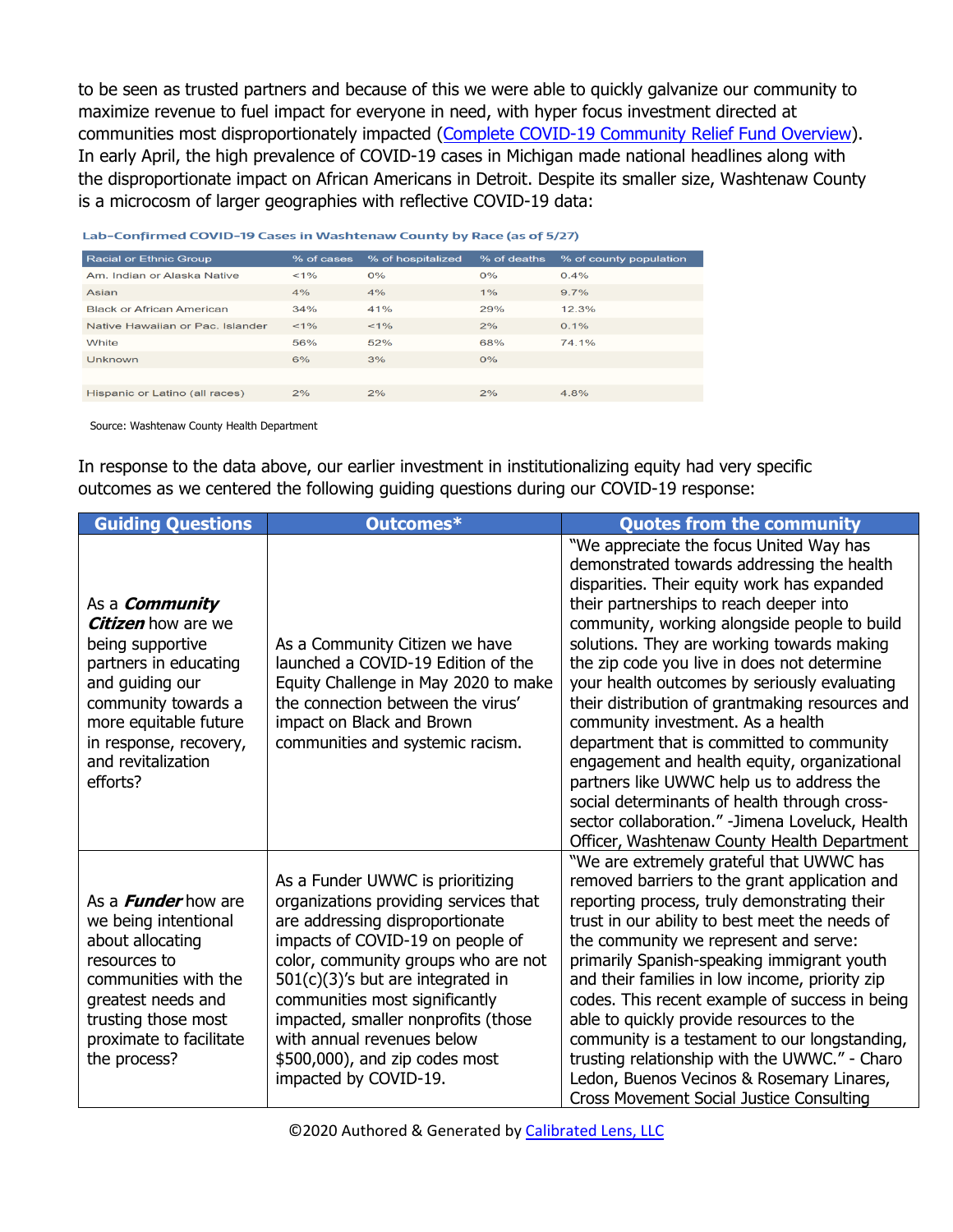| As an <i>Employer</i> how<br>are we putting people<br>before process, giving<br>grace, and balancing<br>expectations?                                                        | As an Employer we are upholding a<br>culture of inclusion by training on self-<br>care, coaching leaders on handling<br>difficult conversations, increasing<br>alternate work arrangements,<br>providing PPE supplies for those that<br>need it in their homes, continuing our<br>practice of an equity moment to begin<br>each staff meeting, sending<br>handwritten notes, and playing games<br>with gift card prizes.                                                                                                                   | "Our team members are our greatest asset.<br>Prioritizing and practicing a culture of<br>inclusiveness with staff has been extremely<br>important to me. We have taken action to<br>boost staff morale during the pandemic by<br>conducting regular check ins and sending out<br>a confidential survey to address their concerns<br>about safely returning to the office. To be our<br>best for the community we needed to first care<br>for our staff, understanding we each have our<br>own story and need to be seen." - Pam Smith,<br>President & CEO, UWWC                                                                                                                                                                                                                         |
|------------------------------------------------------------------------------------------------------------------------------------------------------------------------------|--------------------------------------------------------------------------------------------------------------------------------------------------------------------------------------------------------------------------------------------------------------------------------------------------------------------------------------------------------------------------------------------------------------------------------------------------------------------------------------------------------------------------------------------|-----------------------------------------------------------------------------------------------------------------------------------------------------------------------------------------------------------------------------------------------------------------------------------------------------------------------------------------------------------------------------------------------------------------------------------------------------------------------------------------------------------------------------------------------------------------------------------------------------------------------------------------------------------------------------------------------------------------------------------------------------------------------------------------|
| As an <i>Economic</i><br><b><i>Entity</i></b> how are we<br>mobilizing our<br>community to invest<br>resources that support<br>those most<br>disproportionately<br>impacted? | As an Economic Entity, in two months<br>UWWC raised over 1 million dollars<br>for our COVID-19 Community Relief<br>Fund. Of those funds, 43% were<br>awarded within the first week of<br>distribution. The process included<br>evaluation criteria around target<br>population, geography, priority areas<br>and needs. This process was<br>facilitated by centering the<br>importance of supporting<br>organizations led by people of color<br>and those providing solutions to<br>members of communities<br>disproportionately impacted. | "UWWC has been focused with their funding<br>and programming. Raising money is not easy,<br>especially in a smaller community like<br>Washtenaw County. However, they have been<br>successful at mobilizing our residents and<br>businesses during the crisis. They also provide<br>free services for those who suffer from the<br>"poor tax." For example, the VITA Tax<br>Program provides dollars back in the pockets<br>tax payers in the form of tax refunds they<br>were not getting before utilizing VITA. UWWC<br>quietly proves over and over that they are<br>invested in digging deep to support our<br>community and economic development growth<br>via investment and services." Rich Chang,<br>CEO, NewFoundry Chair, Ann Arbor/Ypsilanti<br>Regional Chamber of Commerce |

\*all outcomes identified are solely based on COVID-19 response, not inclusive of year-round giving and procedures

# **Recommendations**

UWWC strives to build leadership capacity and gain external recognition for equitable practices and community outcomes. This case study is shared to highlight our journey towards institutionalizing equity. In order to enhance effectiveness in fulfillment of the mission, it is critical that equity become integrated into every facet of the organization and holistically embraced. It is also noteworthy to highlight that we do not have a fulltime staff position dedicated to advancing our DEI work. This has been a collective effort that has heavily relied upon dedicated volunteers and consultants that helped to shape our vision and path for integrating equity and inclusion. As staff we practice individual and shared accountability to uphold the expectation that we center equity in all of our work; we hold all volunteers to the same standards. These recommendations offer guidance on opportunity areas, and progress is defined when the following are achieved and reflected:

- ✓ **Board Membership & Employment -** Board, committees and staff are reflective and inclusive of community demographics. Examples areas include: Board Governance Practices and Human Resources
- ©2020 Authored & Generated b[y Calibrated Lens, LLC](http://www.calibratedlens.com/)  ✓ **Programming & Community Investment -** Create and implement programs that recognize cultural differences and treat all clients with dignity. Commit to using an equity lens to clarify objectives, shape strategies, and invest resources to end the historical, social and systemic